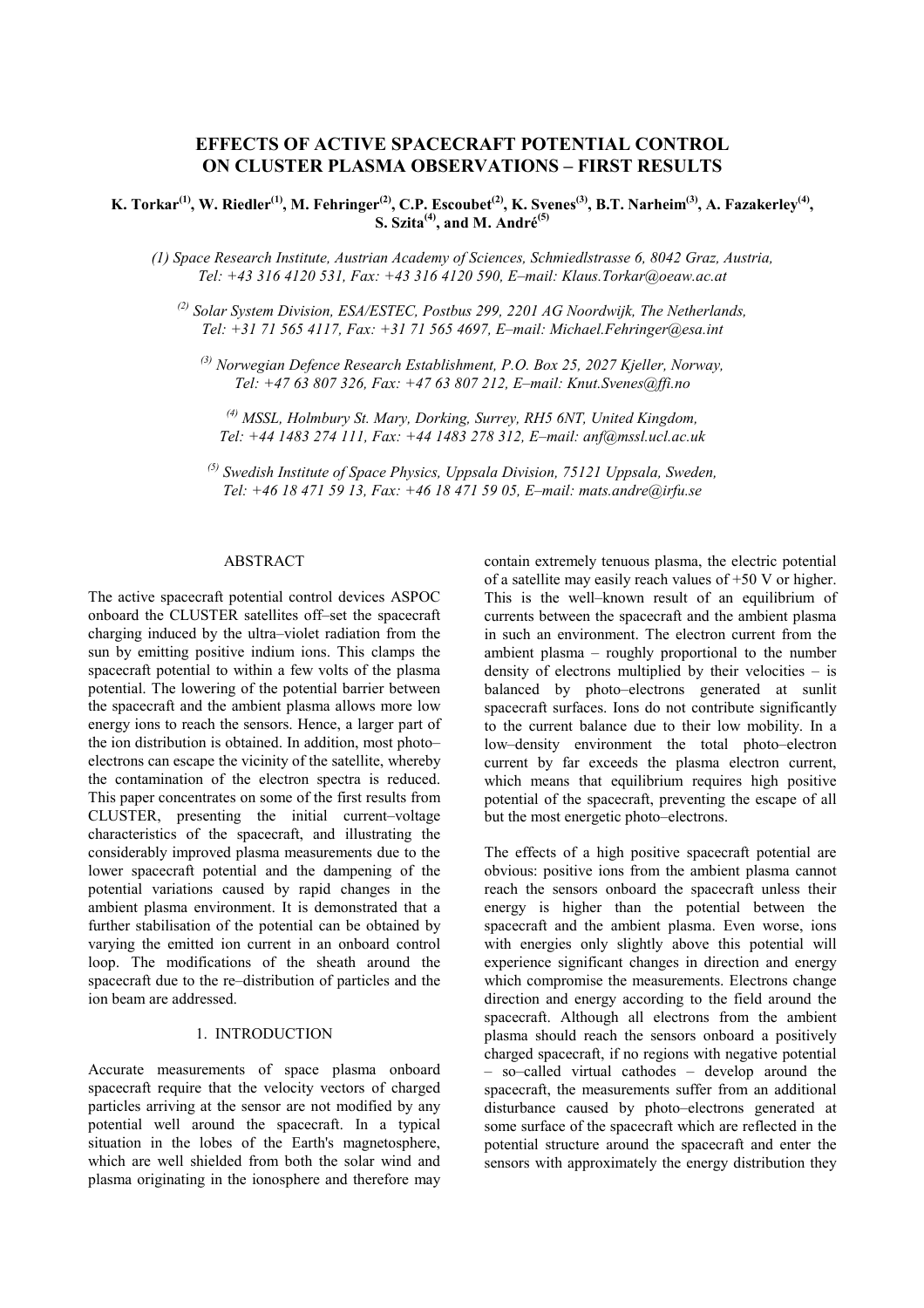had at the time of generation. The presence of differentially charged surfaces complicates the analysis even more. Since the density of photo–electrons generated at typical spacecraft surfaces near the Earth may by far exceed the plasma densities in the magnetospheric lobes, it becomes obvious that even their high–energy tail may produce severe disturbances of the measurements. The high count rates due to photo– electrons may also reduce the lifetime of the channeltron detectors.

### 2. PRINCIPLE OF WORK

The work principle of ASPOC is based on modifying the current balance by emitting a beam of positive ions with energies of 5 to 9 keV. The ions would always easily escape the potential well of some tens of volts and thus add a constant current to the balance, counteracting the photo–electron current. An ion current equal to the total photo–electron current would drive the spacecraft potential to zero or negative values. However, as the bulk of the photo–electrons have low energy (the e– folding energy is of the order of 2 eV), even ion beam currents which are small compared to the total photo– electron current are capable of driving the spacecraft potential values a few times their average energy, in practice below  $\approx 10$  V. This is the operating mode for CLUSTER.

The idea to use high–energy ions to control the spacecraft potential has been proposed by Pedersen *et al.* (1983) and was implemented for the first time on the spacecraft Geotail (Japan, launched 1992, see Schmidt *et al.*, 1993). Later on, instruments for the missions CLUSTER (Riedler *et al.*, 1997) and Equator–S (launched December 1997, see Torkar *et al.*, 1999) have been built. As the first attempt to launch CLUSTER failed and Equator-S did not reach the designed lifetime, the re-launched CLUSTER mission is the first to provide an extensive data base of this method for spacecraft potential control.

#### 3. SCIENTIFIC OBJECTIVE

The scientific objective of active spacecraft potential control lies in the improvement of measurements by particle detectors achieved by lowering the spacecraft potential without compromising the data of other experiments. Although a reduction of the potential to zero may look desirable, one has to look at the possible consequences: In the absence of a significant plasma electron current, the ion beam current would have to equal the total photo-electron current, which can be estimated from the projected sunlit area of the spacecraft ( $\approx$ 4 m<sup>2</sup> for CLUSTER) multiplied by the saturation photo–electron current density for typical materials of the surface, e.g. 30  $\mu$ A m<sup>-2</sup> for the indium tin oxide which covers the solar panels to achieve electrical conductivity and a uniform spacecraft potential. The modification of the sheath by a 120 µA ion beam is probably non-negligible. For that reason a compromise was sought, and happily enough it turns out that already beam currents which are an order of magnitude lower can reduce the spacecraft potential to  $\leq 8$  V, which is enough to improve the low energy electron measurements considerably. Some aspects of the effects are to follow in the remainder of this paper.

### 4. ION SOURCE

The instrument is described in detail in Torkar *et al.* (2001). The ion beam is generated in liquid metal ion sources with Indium (stable isotopes with 115 amu and 113 amu to 95.7% and 4.3%, respectively) as the charge material. During operation the metal in the reservoir containing only 250 milligrams is liquid at temperatures above 157°C, but the low vapour pressure of Indium prevents contamination of nearby surfaces.

An ion beam consisting of  $>90\%$  single–charged In<sup>+</sup> forms after applying high voltage of  $\approx$ 6 to 8 kV between a tip covered by liquid Indium and an extractor electrode. Focusing electrodes narrow the beam to 15° half width, half maximum. The sources are light-weight (a single emitter carrying charge for 4000 hours at 10 µA weighs 1 gram; four emitters combined into a module with electrodes and housing weigh 180 g) and have very moderate electrical power requirements  $(\approx 0.5)$ W for heating, and  $\leq 1$  W for high voltage).

#### 5. CURRENT-VOLTAGE CHARACTERISTICS

Figure 1 shows the floating potential of a CLUSTER spacecraft, calculated according to results from the ISEE-1 data by Escoubet *et al.* (1997), as a function of the quantity  $\left( n_e \sqrt{kT_e} \right)$  where  $n_e$  and  $T_e$  are density and temperature of the plasma electrons. The curves are therefore only valid for quiet conditions. For an 1 eV thermal plasma the horizontal scale is equivalent to number density. The figure shows that an ion beam of only 10 µA, which is less than 10% of the total photo-electron current from the spacecraft, can stabilise the spacecraft potential below 10 V. For  $n_e > 100 \text{cm}^{-3}$  the effect of the ion beam vanishes gradually.

The variation of the spacecraft potential by the ion beam is demonstrated in Fig. 2, showing the potential while the ion beam current is being stepped between 7 and 15 µA. The spacecraft potential is measured by the double-probe electric field experiment EFW (Gustafsson *et al.*, 1997) and transmitted on-board to ASPOC.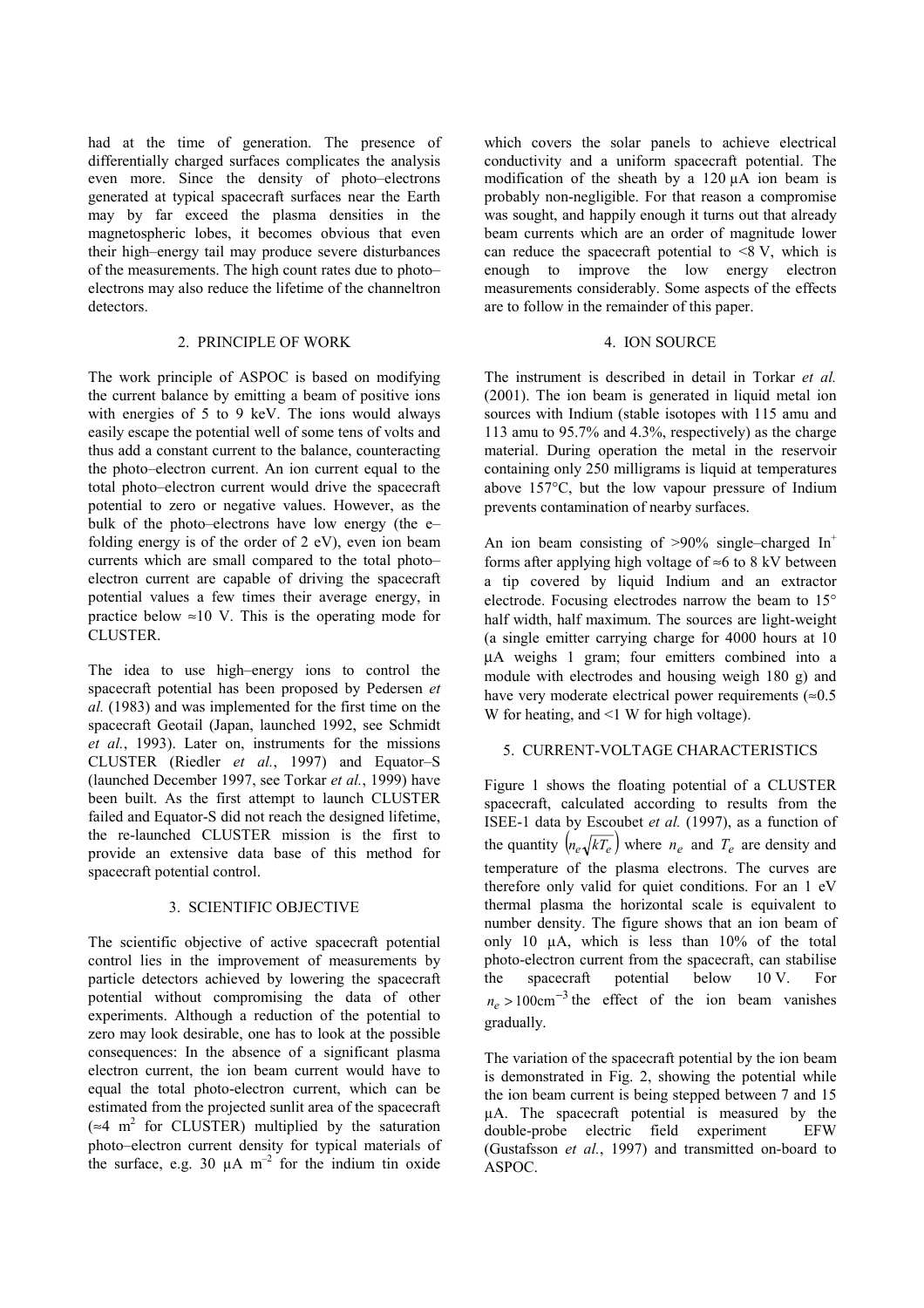

*Figure 1: Estimated CLUSTER spacecraft potential for ion beam currents between 0 and 40 µA.*

Figure 2 shows raw data of the voltage difference between the spacecraft body and the average of two opposite probes at the end of wire booms in 44 m distance from the spacecraft. As the probes themselves acquire a small positive potential relative to the plasma, the full potential between the spacecraft and the ambient plasma will be higher than the plotted values by one or two volts. The spacecraft potential immediately before the turn-on of ASPOC was stable at 20 V. The associated plasma density, estimated according to Pedersen (1995), Escoubet *et al.* (1997), and Ishisaka *et al.* (2001) is 0.21, 0.32, and 0.15 cm<sup>-3</sup>, respectively. From Fig. 1 one can estimate  $\left( n_e \sqrt{kT_e} \right) = 6$ .



*Figure 2: Ion beam current (top panel) and mean voltage between the spacecraft body and two probes as proxy of the spacecraft potential (lower panel) for CLUSTER spacecraft 2 (Salsa) on 25 September 2000, between 11:15 and 11:35 UT.*

By plotting the raw spacecraft potential against the ion beam current in the time interval from 11:19 to 11:31 UT one obtains the current-voltage characteristics for this plasma environment shown in Fig. 3.



*Figure 3: Current-voltage characteristic derived from Fig. 2.*

In an attempt to calculate the e-folding energy of the photo-electron emission, the logarithm of the sum of the ion beam current and the plasma electron current, the latter estimated with 0.25 µA integrated over the spacecraft surface of  $\approx 20$  m<sup>2</sup> is plotted over spacecraft potential in Fig. 4, and the slope is determined by a least mean square fit. The thereby assumed plasma electron current is within the range given by the three density models mentioned before. The fit yields an e-folding energy of 4.1 eV. In comparison, the density variations according to these models over the same range of potentials correspond to between 2.6 and 3.7 eV.



*Figure 4: Derived photo-electron current over spacecraft potential; data as for Fig. 3.*

A similar exercise on another spacecraft (Samba, 22 Nov. 2000, between 13:30 and 14:30 UT), with beam currents between 12 and 37 µA, resulted in potentials between 6.6 and 2.9 V and an e-folding energy of 3.4 eV (equivalent model values between 2.4 and 2.8 eV).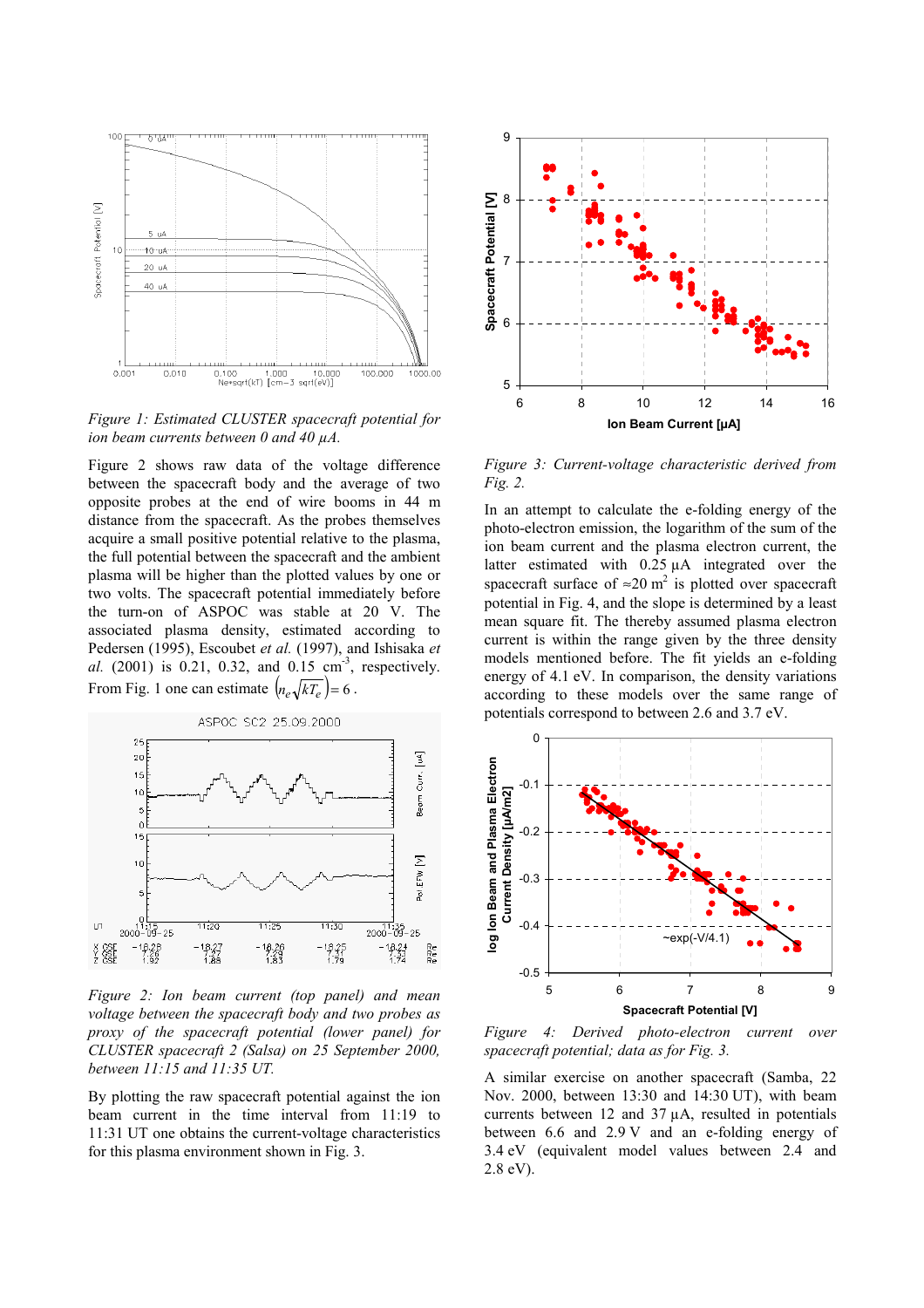#### 6. EFFECTS ON ELECTRON MEASUREMENTS

The plasma electron measurements onboard CLUSTER are provided by the instrument PEACE (Johnstone *et al.*, 1997; Fazakerley *et al.*, 2001), designed to measure the three-dimensional velocity distribution of electrons in the energy range from 0.6 eV to 27 keV. Each of the two sensor systems of this instrument is subdivided into 12 anodes. The configuration on the spacecraft is illustrated in Fig. 5. In principle, a full 3D distribution  $(4\pi \text{ solid angle})$  can be measured every half spin.



PEACE anode numbers

*Figure 5: Orientation of the PEACE sensors on the CLUSTER spacecraft.*

The measurements described here were obtained during the commissioning phase. Several tests of PEACE and ASPOC operating simultaneously were performed on 22 November 2000 on spacecraft Samba. During this period the spacecraft were travelling through the magnetosphere some way inside the magnetopause in the afternoon sector. The undisturbed spacecraft potential was above +20V, but the operation of ASPOC kept it below  $+10$  V. Figure 6 shows the intentional variation of the ion beam current between zero and 40 µA, and the resulting spacecraft potential.



*Figure 6: Ion beam current (top panel) and spacecraft potential raw data (bottom panel) during tests onboard CLUSTER Samba on 22 Nov. 2000, 16:25 to 16:35 UT.*

The simultaneously taken spectrograms in Fig. 7 (showing the low energy electron measurements only), clearly show that the measured photo-electron population is strongly correlated with the emitted ion current. The spacecraft potential is overlaid as black line.



*Figure 7: Energy-time spectrograms of electrons in the energy band from 0 to 10 eV over the time interval of Fig. 6; top panel: anodes 0-3, middle panel: anodes 4-7, bottom panel: anodes 8-11.*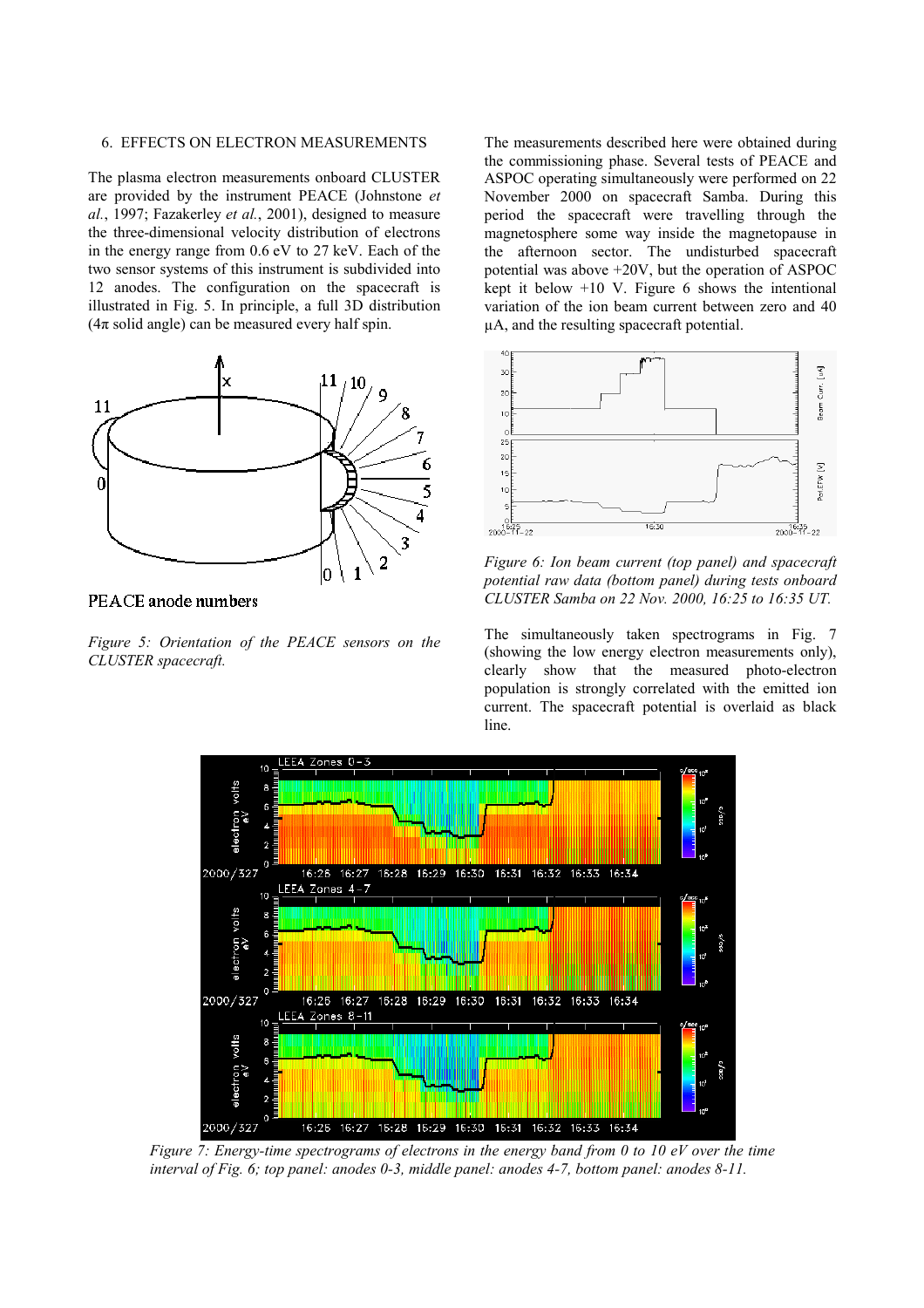Each current step is clearly seen to lower the count rate in each energy bin. In fact, by increasing the ion current up to 40 µA most of the photo-electrons are allowed to escape the vicinity of the spacecraft. This unambiguously demonstrates the intended positive effect of operating ASPOC on the low energy PEACE observations. Finally, some asymmetry is observed at low energies between anodes pointing towards the solar panels and away from them: most photo-electrons in the anodes (zones 0 to 3) are pointing towards the solar panels).

## 7. SHEATH EFFECTS

The operation of the ion beam did not cause any disturbances in the AC field and wave measurements. However, the quasi-static determination of the electric field by the double-probe instrument EFW showed clear effects when ASPOC was turned on. The magnitude of the effects increased as the plasma became more tenuous. Basically, the fluctuations of the electric field were attenuated, and an offset in the sunward direction appeared. These signatures were initially ascribed to secondary effects of photo-electrons which are no longer trapped in the strong field around the spacecraft. Rather than being reflected onto the spacecraft body from where they originated, the photo-electrons with energies above the - controlled and therefore low - spacecraft potential flow outward. The photo-sheath close to the spacecraft surface is thereby drastically reduced in density (which is the intended effect to improve the response of the plasma sensors), but the overall dimensions of the sheath are enlarged. Very likely the probes of the electric field instrument at 44 m distance from the spacecraft encounter an increased flux of photo-electrons, which leads to the observed effects.

### 8. CONCLUSIONS

The spacecraft potential measured for different ion beam currents corresponds well to standard models. Residual differences may be due to uncertainties to determine the real spacecraft potential and the effective area of the spacecraft.

Ion beam currents of 10 µA reduce the spacecraft potential of the CLUSTER satellites to values well below +10 V, which results in a significant improvement of the plasma electron measurements and a significantly reduced degradation of the sensors otherwise caused by high fluxes of photo-electrons.

Currents of 30 to 40 µA make the photo-electrons almost disappear from the measurements.

The photo-electrons no longer attracted to the spacecraft flow outward, which changes the environment of probes located at a distance from the spacecraft.

### 9. REFERENCES

- Escoubet, C.P., A. Pedersen, and R. Schmidt, Density in the Magnetosphere Inferred From ISEE 1 Spacecraft Potential, *J. Geophys. Res*., **102(A8)**, 17595–17609, 1997.
- Fazakerley, A., et al., First results from Cluster PEACE, *Ann. Geophys*., in press, 2001.
- Gustafsson, G., R. Boström, B. Holback, G. Holmgren, A. Lundgren, K. Stasiewicz, L. Ahlen, F.S. Mozer, D. Pankow, P. Harvey, P. Berg, R. Ulrich, A. Pedersen, R .Schmidt, A. Butler, A.W.C. Fransen, D. Klinge M. THomsen, C.-G. Fälthammar, P.-A. Lindqvist, S. Chrinstenson, J. Holtet, B. Lybekk, T.A. Sten, P. Tanskanen, K. Lappalainen, and J. Wygant, The electric field and wave experiment for the Cluster mission, *Space Sci. Rev*., **79**, 137-156, 1997.
- Ishisaka, K., T. Okada, K. Tsuruda, H. Hayakawa, T. Mukai, and H. Matsumoto, Relationship between the Geotail spacecraft potential and the magnetospheric electron number density including the distant tail regions, *J. Geophys. Res*., **106(A4)**, 6309–6319, 2001.
- Johnstone, A.D., Alsop, C., Burge, S., Carter, P.J., Coates, A.J., Coker, A.J., Fazakerley, A.N., Grande, M., Gowen, R.A., Gurgiolo, C., Hancock, B.K., Narheim, B., Preece, A., Sheather, P.H., Winningham, J.D. and Woodliffe, R.D., PEACE: a plasma electron and current instrument, *Space Sci Rev.*, **79**, 351–398, 1997.
- Pedersen, A., Solar wind and magnetosphere plasma diagnostics by spacecraft electrostatic potential measurements, *Ann. Geophys.* **13(2)**, 118−129, 1995.
- Pedersen, A., C.R. Chapell, K. Knott, and R.C. Olsen, Methods for Keeping a Conductive Spacecraft Near the Plasma Potential, in Spacecraft Plasma Interactions and Their Influence on Field and Particle Measurements, *Proceedings of the 17th ESLAB Symposium*, **ESA SP–198**, 185–190, 1983.
- Riedler, W., K. Torkar, F. Rüdenauer, M. Fehringer, A. Pedersen, R. Schmidt, R.J.L. Grard, H. Arends, B.T. Narheim, J. Trøim, R. Torbert, R.C. Olsen, E. Whipple, R. Goldstein, N. Valavanoglou, and Hua Zhao, Active Spacecraft Potential Control, *Space Science Rev*., **79**, 271–302, 1997.